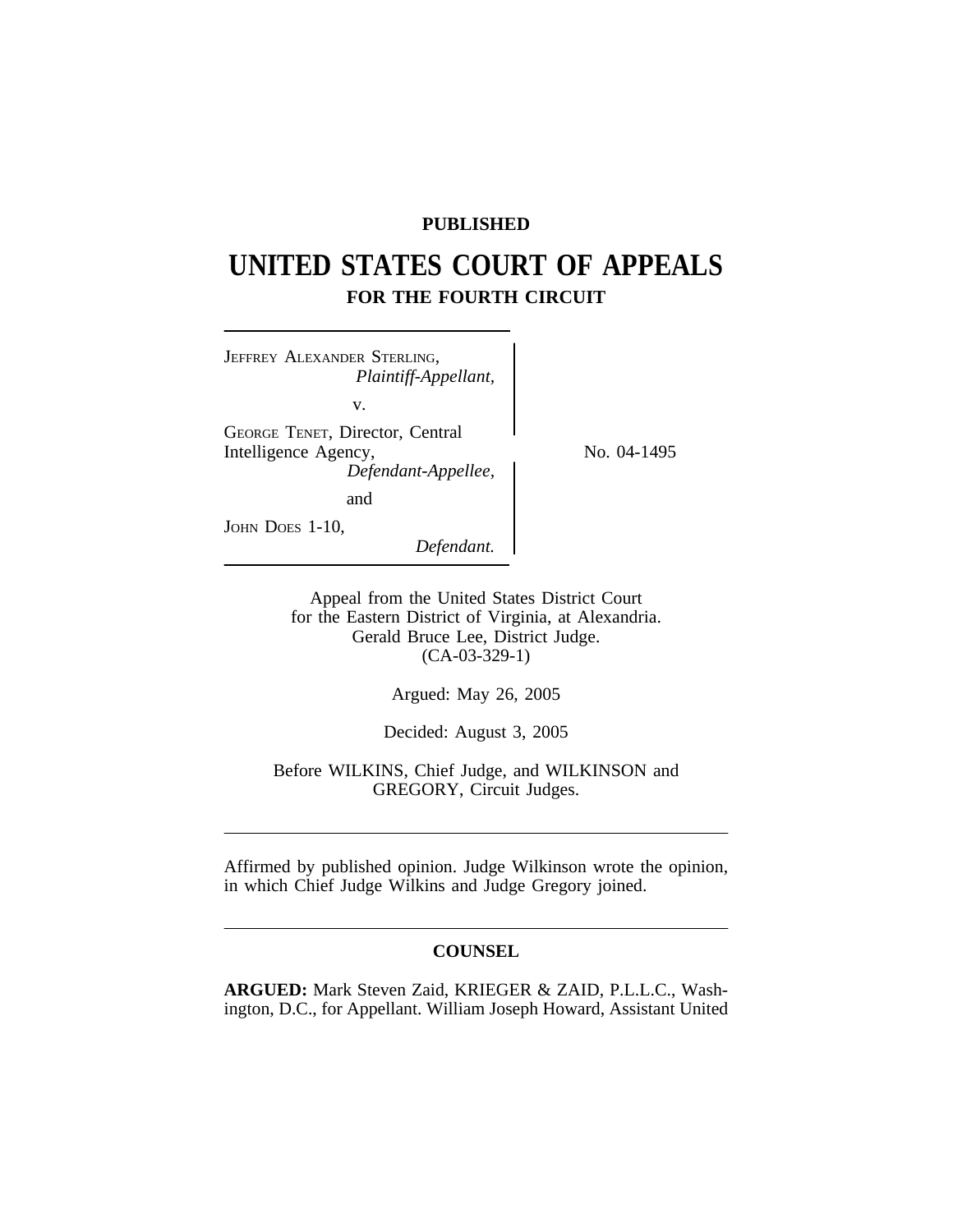States Attorney, DEPARTMENT OF HOMELAND SECURITY, Washington, D.C., for Appellee. **ON BRIEF:** George R. A. Doumar, Arlington, Virginia, for Appellant. Paul J. McNulty, United States Attorney, Larry Lee Gregg, Assistant United States Attorney, Alexandria, Virginia, for Appellee.

#### **OPINION**

WILKINSON, Circuit Judge:

In this case we consider the applicability of the "state secrets doctrine" to a Title VII racial discrimination claim brought against the Director of Central Intelligence and ten unnamed CIA employees by a CIA covert agent. That doctrine embodies an evidentiary "privilege which protects military and state secrets" from disclosure in judicial proceedings. *United States v. Reynolds*, 345 U.S. 1, 7 (1953). The Supreme Court has recently and unanimously reaffirmed the vitality of the privilege. *See Tenet v. Doe*, 125 S. Ct. 1230, 1236-37 (2005). The district court properly concluded that this case would require disclosure of highly classified information concerning the identity, location, and assignments of CIA operatives. We therefore affirm its judgment that the state secrets doctrine requires dismissal of the case.

I.

Jeffrey Sterling, an African American, was an Operations Officer in the CIA's Near East and South Asia division from 1993 to 2001. He alleges that during this time he experienced unlawful discriminatory practices at the hands of CIA management. For instance, Sterling believes that the expectations for him were "far above those required of non-African-American Operations Officers." He says his superiors repeatedly denied him advantageous opportunities, subjected him to disparate treatment, and gave him Advanced Work Plans that contained more rigorous requirements than those given to non-African Americans.

He also alleges retaliation for utilizing the internal Equal Employment Opportunity ("EEO") process. He claims that he was scheduled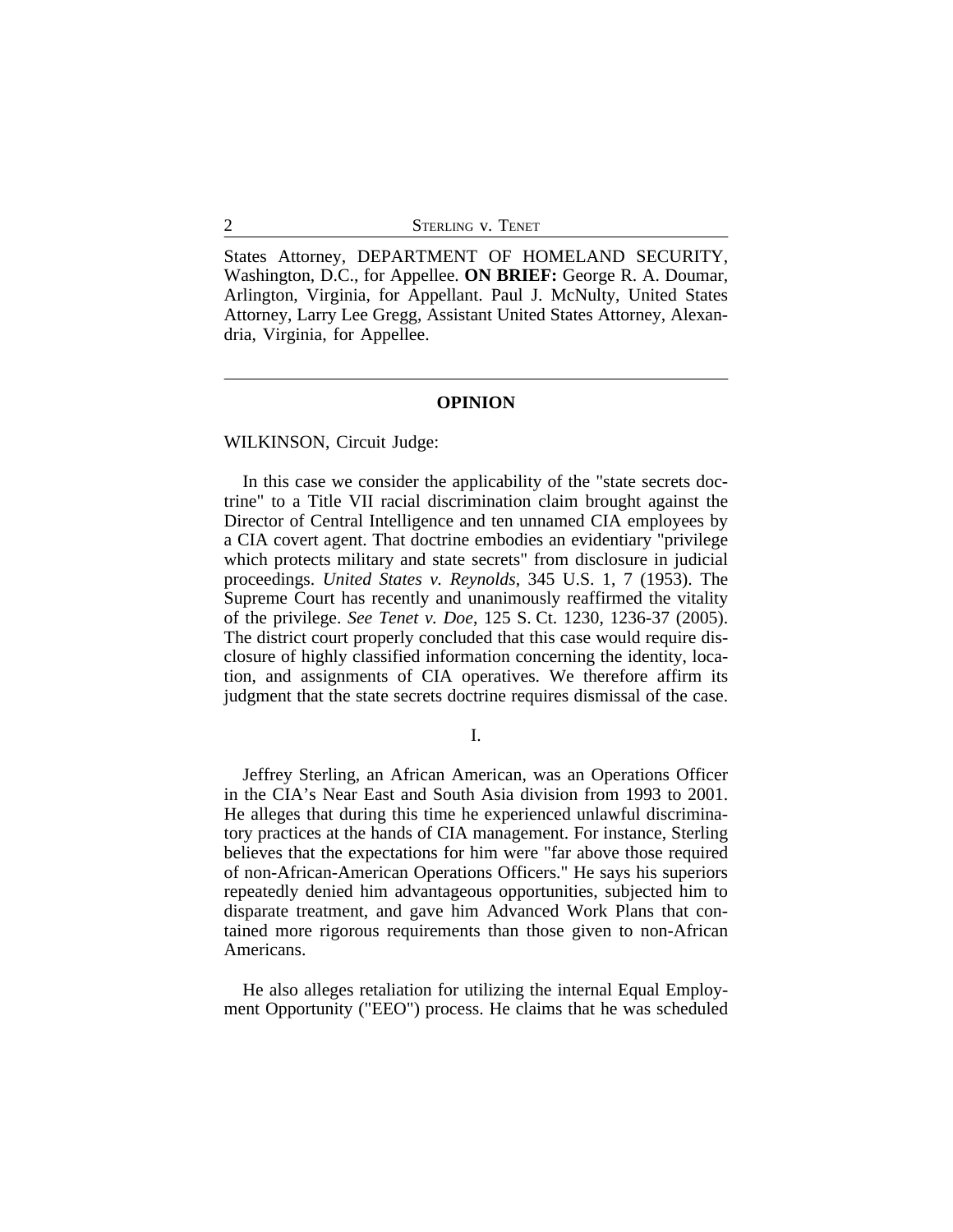to undergo security processing earlier than he should have been. According to him, security processing is an "arbitrary regime within the CIA that is utilized more for its nature as a tool for intimidation than any substantive security implications." He also asserts that management vandalized his personal property.

Sterling initially filed a pro se complaint in the Southern District of New York in August 2001, alleging violations of Title VII of the Civil Rights Act of 1964, 42 U.S.C. § 2000e et seq. A complaint (redacted because the CIA objected that the original contained classified information) was served on the government in January 2002. The district court in the Southern District of New York granted a motion to transfer the case to the Eastern District of Virginia, where the CIA is located. Although the government also asked the judge in New York to dismiss the case based on the state secrets doctrine, he specifically declined to endorse the government's argument.

The CIA renewed its invocation of the state secrets doctrine in the Eastern District. The Director filed both an unclassified and a classified declaration explaining why allowing Sterling to pursue his case would threaten exposure of classified information. The district court conducted an ex parte, in camera examination of both declarations. It satisfied itself that the Director had personally considered the national security implications of both the information that Sterling would need to establish his case as well as the information that would likely become public if the litigation were to continue.

The district court thus granted the motion to dismiss. It noted that for Sterling to pursue his claim, he would have to disclose the nature and location of his employment and the employment of those similarly situated. Yet Sterling's duties and those of his colleagues — and even the names of most of his supervisors and colleagues — were classified, rendering comparative proof of discrimination impossible. After a thorough review, the court concluded that the state secrets doctrine operated to preclude this suit because it barred the evidence that would be necessary to state a prima facie claim. State secrets, the court held, were critical to the resolution of core factual questions in the case, and therefore the doctrine justified dismissal.

Sterling timely appealed the district court's order. We review such legal determinations involving state secrets de novo. *See Molerio v.*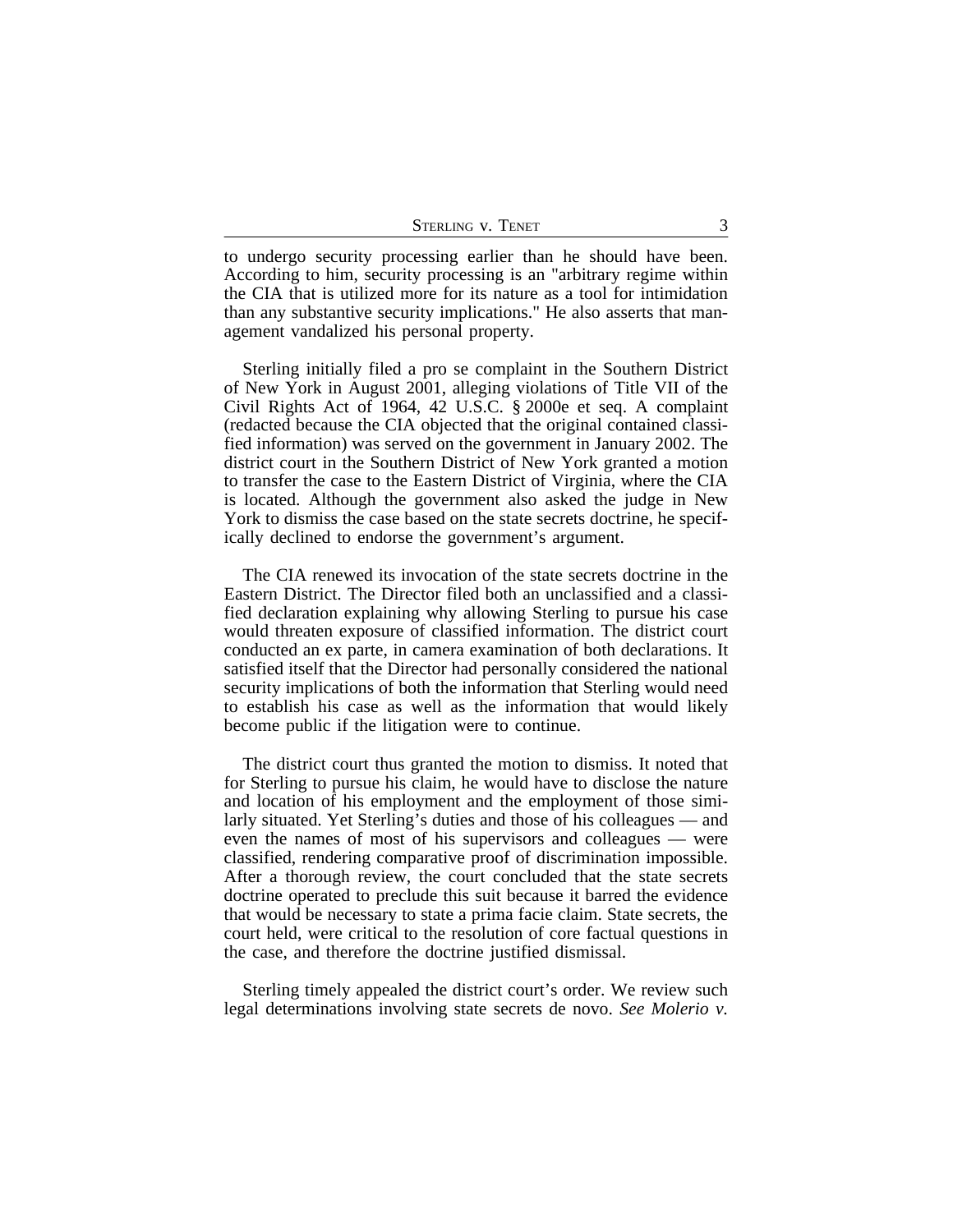*FBI*, 749 F.2d 815, 820 (D.C. Cir. 1984); Charles Alan Wright & Kenneth W. Graham, Jr., *Federal Practice and Procedure* § 5693 (Supp. 2005).

#### II.

This case turns on the breadth of the state secrets doctrine, both as to when the privilege can be invoked and as to when a properly invoked privilege justifies dismissing a plaintiff's claim altogether.

A.

The Supreme Court set forth the state secrets doctrine in *United States v. Reynolds*, 345 U.S. 1 (1953). The Court's discussion of *Reynolds* last Term in *Tenet v. Doe*, 125 S. Ct. 1230, 1236-37 (2005), confirms its continued validity. *See also* Fed. R. Evid. 501 (government evidentiary privilege in federal law cases is a matter of federal common law).

*Reynolds* concerned suits that followed the crash of a military aircraft that had been testing secret electronic equipment. The government "filed a formal 'Claim of Privilege'" in which it argued that the aircraft was on "'a highly secret mission of the Air Force,'" and disclosure of the requested materials would "'seriously hampe[r] national security, flying safety and the development of highly technical and secret military equipment.'" 345 U.S. at 4-5. The Court held that widows of those killed in the accident could not demand "production of the Air Force's official accident investigation report" and other such documents to assist their suit under the Federal Tort Claims Act. *Id.* at 3. The Court sustained the government's refusal to produce the materials by citing "the privilege against revealing military secrets, a privilege which is well established in the law of evidence." *Id.* at 6- 7 (citing, inter alia, *Totten v. United States*, 92 U.S. 105, 107 (1875)). "[S]tate secrets" and military secrets are equally valid bases for invocation of the evidentiary privilege. *Id.* at 7.

*Reynolds* explained the nature of the privilege and the process for applying it: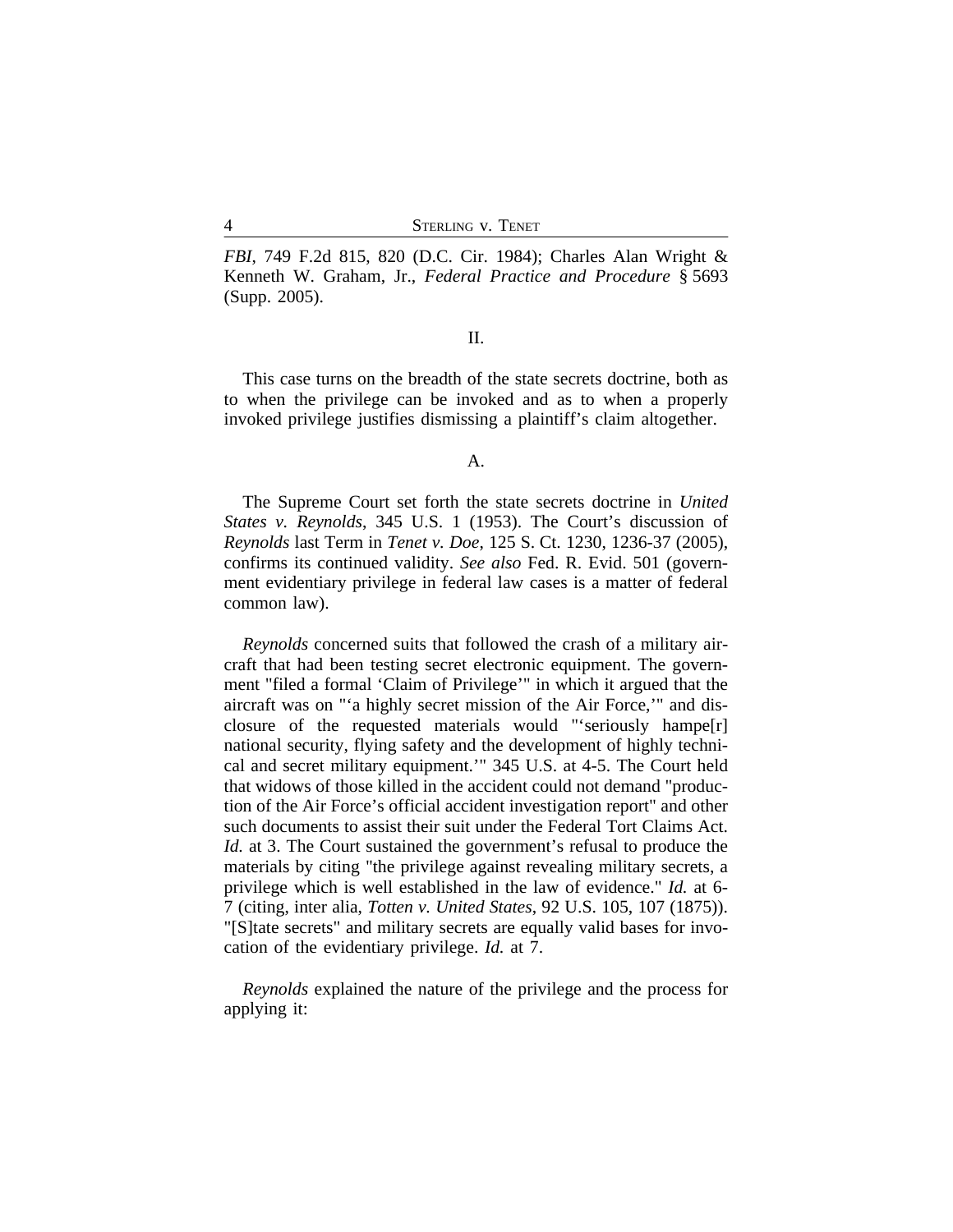| STERLING V. TENET |  |
|-------------------|--|
|                   |  |

The privilege belongs to the Government and must be asserted by it; it can neither be claimed nor waived by a private party. It is not to be lightly invoked. There must be a formal claim of privilege, lodged by the head of the department which has control over the matter, after actual personal consideration by that officer. The court itself must determine whether the circumstances are appropriate for the claim of privilege, and yet do so without forcing a disclosure of the very thing the privilege is designed to protect.

## *Id.* at 7-8 (footnotes omitted).

Judicial involvement in policing the privilege is important, but the Court emphasized limitations on a judge's supervisory function. *Reynolds* analogized the judicial inquiry in a state secrets case to the judge's role in regulating the invocation of the privilege against selfincrimination. "Too much judicial inquiry into the claim of privilege would force disclosure of the thing the privilege was meant to protect, while a complete abandonment of judicial control would lead to intolerable abuses." *Id.* at 8.

Recognizing this conflict as a "real difficulty," *id.*, the Court resolved it the same way it had resolved the identical dilemma in the self-incrimination context, *see id.* at 8-10. "[T]he court must be satisfied from all the evidence and circumstances, and 'from the implications of the question . . . that a responsive answer . . . or an explanation of why it cannot be answered might be dangerous because injurious disclosure could result.'" *Id.* at 9 (quoting *Hoffman v. United States*, 341 U.S. 479, 486-87 (1951)). In other words, once the court is "satisfied" that any response at all to a question or request for production might have a deleterious effect on national security, "the claim of the privilege will be accepted without requiring further disclosure." *Id.* at 9.

#### B.

What is required to satisfy a district judge will depend on the circumstances of the case. The plaintiff's "showing of necessity" for the privileged evidence "will determine how far the court should probe in satisfying itself that the occasion for invoking the privilege is appro-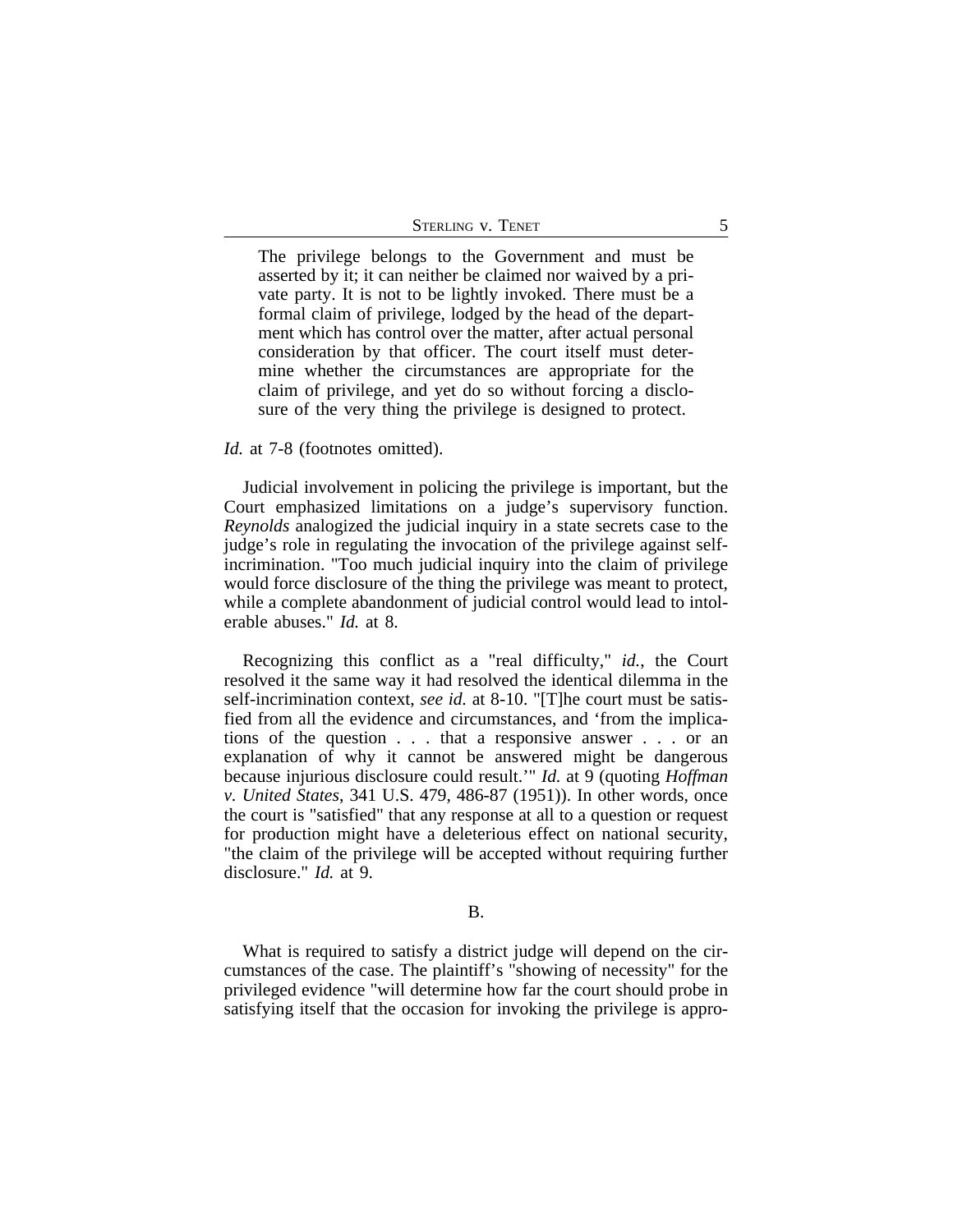priate." *Reynolds*, 345 U.S. at 11. However, national security concerns are paramount, for "even the most compelling necessity cannot overcome the claim of privilege if the court is ultimately satisfied that military secrets are at stake." *Id.* (citing *Totten*).

Thus, *Reynolds* made clear that the process of "satisfying" a district judge that the privilege has been properly invoked does not necessarily require in camera review of all the materials likely to contain state secrets:

Judicial control over the evidence in a case cannot be abdicated to the caprice of executive officers. Yet we will not go so far as to say that the court may automatically require a complete disclosure to the judge before the claim of privilege will be accepted in any case. It may be possible to satisfy the court, from all the circumstances of the case, that there is a reasonable danger that compulsion of the evidence will expose military matters which, in the interest of national security, should not be divulged.

*Id.* at 9-10. The Court held that "[w]hen this is the case . . . the court should not jeopardize the security which the privilege is meant to protect by insisting upon an examination of the evidence, even by the judge alone, in chambers." *Id.* at 10.

The Supreme Court reaffirmed this principle in *United States v. Zolin*, 491 U.S. 554 (1989). That case relied heavily upon *Reynolds* in discussing a judge's role in determining whether a particular attorney-client conversation fell outside the attorney-client privilege because the client was seeking advice regarding the perpetration of "a future crime or fraud." *Id.* at 563. Even in that context, far removed from the national security concerns at stake when the state secrets doctrine is invoked, the Court refused to undermine the evidentiary privilege by automatically requiring in camera review of presumptively privileged materials. *Id.* at 570-71 (citing *Reynolds*). Instead, "the party seeking in camera review must make some threshold showing that such review is appropriate." *Id.* at 570.

*Zolin* was sensitive to "the burdens in camera review places upon the district courts," and refused to allow parties to force "groundless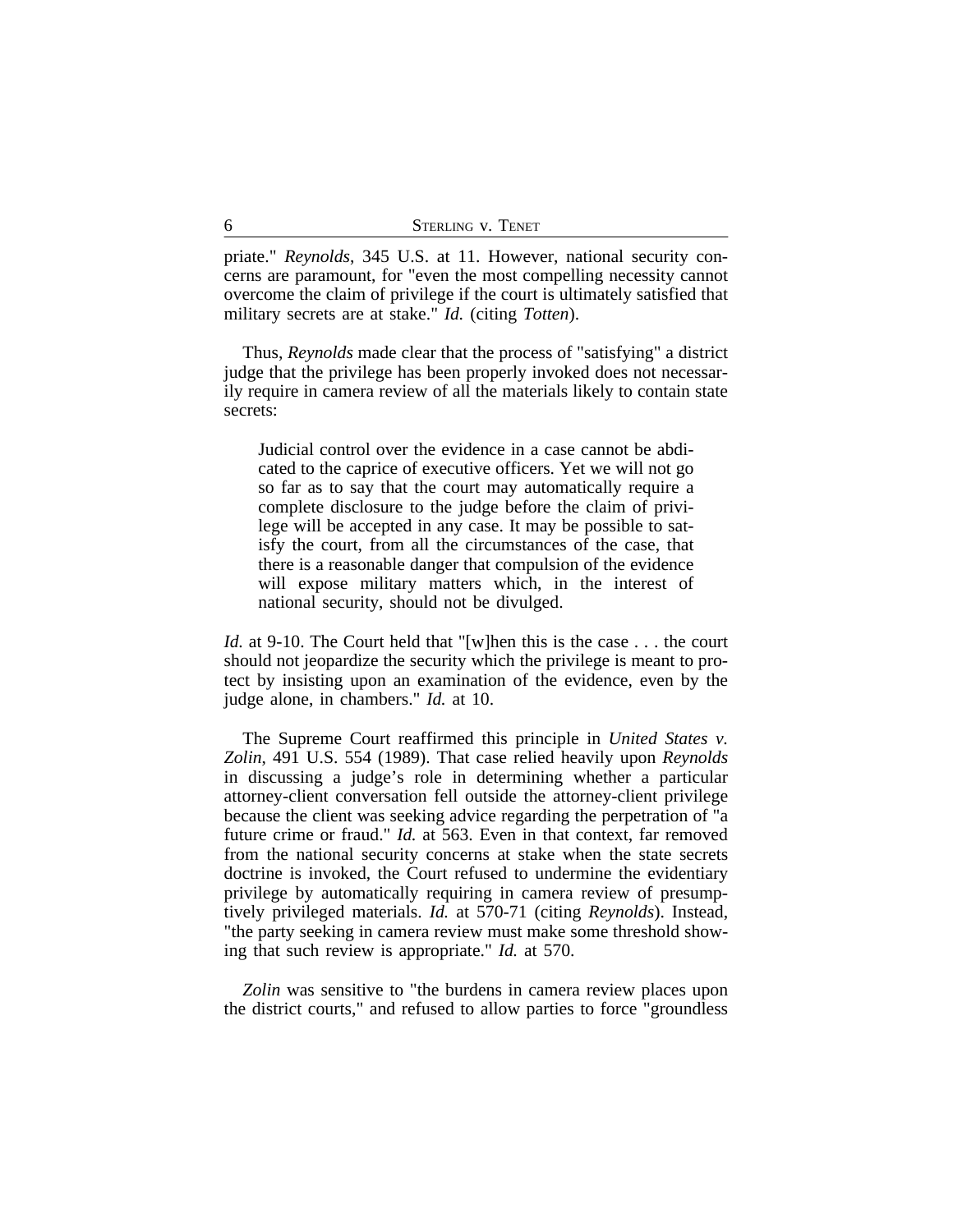fishing expeditions" upon them. *Id.* at 571. This admonition certainly applies where national security concerns are involved. Once the judge is satisfied that there is a "reasonable danger" of state secrets being exposed, *Reynolds*, 345 U.S. at 10, any further disclosure is the sort of "fishing expedition" the Court has declined to countenance. Courts are not required to play with fire and chance further disclosure inadvertent, mistaken, or even intentional — that would defeat the very purpose for which the privilege exists.

The threat of "graymail" likewise counsels courts to be cautious about risking exposure of sensitive materials. Graymail is a practice where "individual lawsuits [are] brought to induce the CIA [or another government agency] to settle a case (or prevent its filing) out of fear that any effort to litigate the action would reveal classified information that may undermine ongoing covert operations." *Tenet*, 125 S. Ct. at 1238. Unlike a criminal case, where the government can drop the charges if it fears that litigation presents unacceptable security risks, civil claims put the plaintiff in the driver's seat. *See Reynolds*, 345 U.S. at 12. The state secrets privilege provides a necessary safeguard against litigants presenting the government with a Hobson's choice between settling for inflated sums or jeopardizing national security. Were judges to fail to take care to avoid unnecessary risks of disclosure when the privilege is invoked, the incentives for graymail would correspondingly increase.

In sum, once a formal and proper claim of privilege has been made, district courts frequently can satisfy themselves of the sufficiency of that claim through the explanation of the department head who is lodging it. Such explanations often come in the form of affidavits or declarations made personally by the department head. *See, e.g.*, *Bowles v. United States*, 950 F.2d 154, 156 (4th Cir. 1991)(assertion by Secretary of State); *In re Under Seal*, 945 F.2d 1285, 1287 (4th Cir. 1991) (affidavit by Secretary of Defense); *Fitzgerald v. Penthouse Int'l, Ltd.*, 776 F.2d 1236, 1242, 1243 n.9 (4th Cir. 1985) (affidavit by Secretary of the Navy); *Farnsworth Cannon, Inc. v. Grimes*, 635 F.2d 268, 281 (4th Cir. 1980) (en banc) (affidavit by Secretary of the Navy).

There may of course be cases where the necessity for evidence is sufficiently strong and the danger to national security sufficiently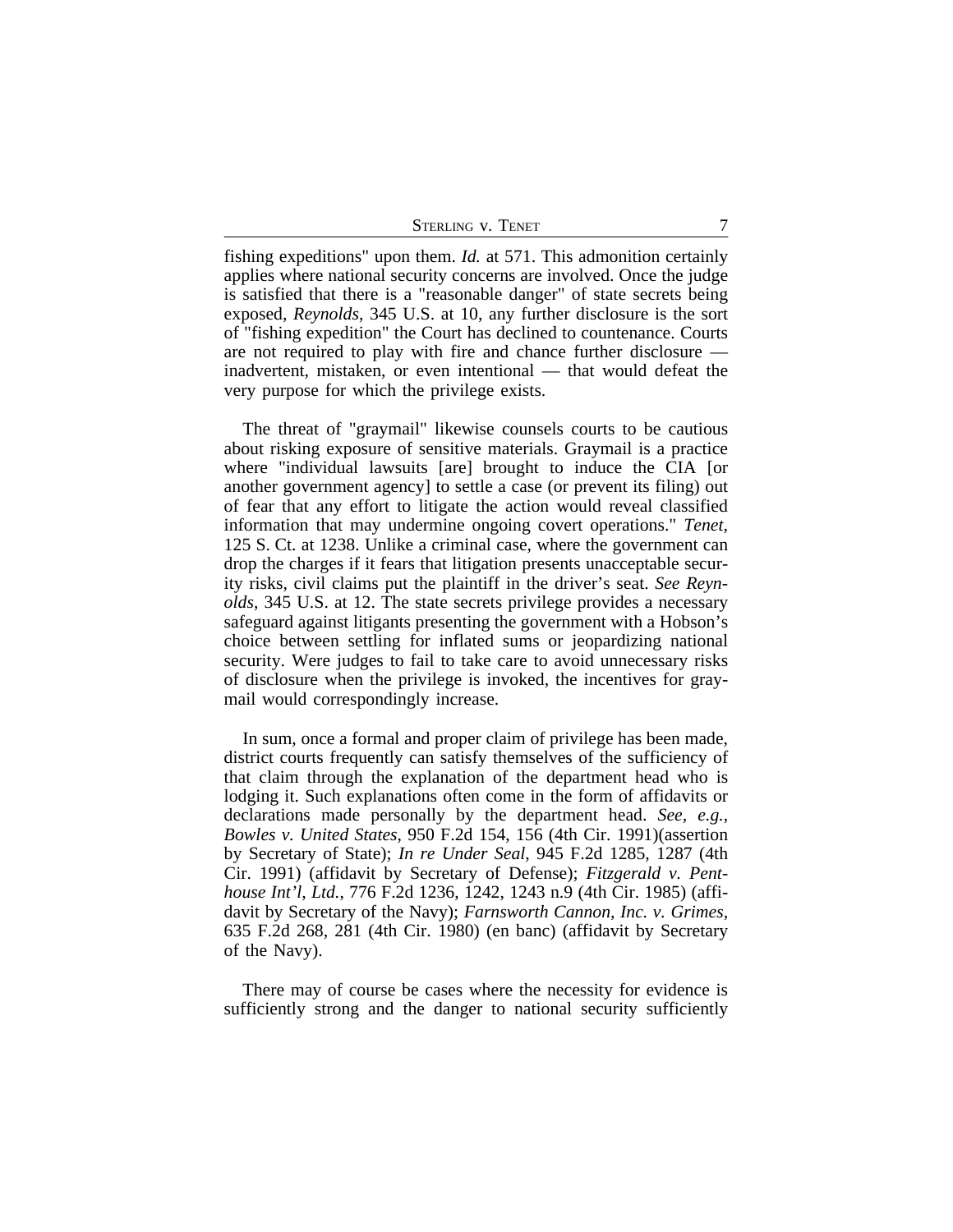unclear that in camera review of all materials is required to evaluate the claim of privilege. But both Supreme Court precedent and our own cases provide that when a judge has satisfied himself that the dangers asserted by the government are substantial and real, he need not — indeed, should not — probe further.

#### III.

Sterling contends that the state secrets evidentiary privilege does not require dismissal of his claim. He argues that the "district court abdicated its responsibility" when it reached the opposite conclusion. He bases this assertion on his belief that the privilege was improperly invoked and that the district court should have attempted to devise "adequate protective measures" to allow the case to proceed even if classified materials were a part of it. Applying the foregoing standards, however, we conclude that the state secrets evidentiary privilege was indeed applicable and required the dismissal of Sterling's claim.

## A.

Sterling may prevail in his Title VII claim in one of two ways. First, he may present direct evidence of his superiors' discriminatory intent. Second, he may attempt to satisfy the test specified in *McDonnell Douglas Corp. v. Green*, 411 U.S. 792, 802 (1973), which allows him to raise an inference of discriminatory intent by showing that he was treated worse than similarly situated employees of other races. *See White v. BFI Waste Servs., LLC*, 375 F.3d 288, 295 (4th Cir. 2004). Defendants are then entitled to respond by presenting a legitimate, nondiscriminatory reason for their actions. *See, e.g.*, *Gillins v. Berkeley Elec. Coop.*, 148 F.3d 413, 415 (4th Cir. 1998). The burden would finally shift back to Sterling to demonstrate that this reason was a pretext for discrimination. *Id.* at 415-16.

"Regardless of the route a plaintiff follows in proving a Title VII action, . . . the existence of some adverse employment action is required." *James v. Booz-Allen & Hamilton, Inc.*, 368 F.3d 371, 375 (4th Cir. 2004) (citation and footnote omitted). Here, Sterling seeks to prove discriminatory adverse employment actions by presenting evidence that higher expectations were placed upon him than upon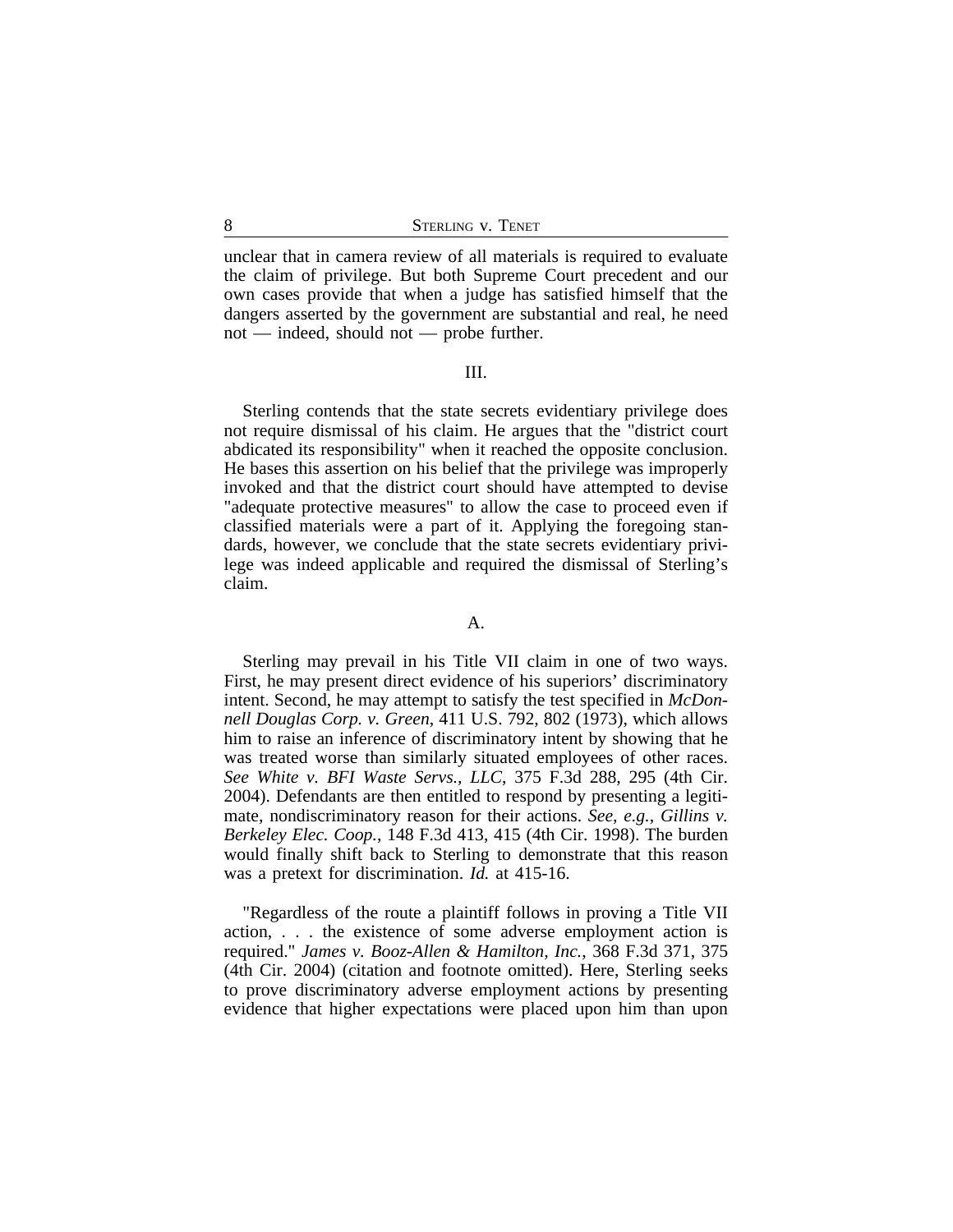similarly situated non-African American CIA operatives and that he was passed over for operational opportunities. He further alleges defendants retaliated against him for lodging his EEO complaint by forcing him to undergo a premature security screening and vandalizing his personal property.

B.

Consideration of the state secrets privilege can only proceed if the privilege was properly invoked under the procedures described by *Reynolds*. Here, the district court correctly determined that those procedures were followed. There is no doubt that the Director is "the head of the department which has control over the matter" and has lodged a formal claim of privilege. *Reynolds*, 345 U.S. at 7-8. He has stated that this claim came after his personal consideration of the matter, and in both classified and unclassified declarations, he has explained why the privilege must be applied. *See id.*

The subsequent inquiry is whether the materials necessary for pressing Sterling's Title VII claim or defending against it are likely to result in inappropriate disclosure of state secrets. The district court noted the Director's declaration that litigating the factual issues in this case would compromise CIA sources and methods, threaten the safety of intelligence sources, and adversely affect foreign relations. There is no question that "information that would result in . . . 'disclosure of intelligence-gathering methods or capabilities, and disruption of diplomatic relations with foreign governments'" falls squarely within the definition of state secrets. *Molerio*, 749 F.2d at 820-21 (quoting *Ellsberg v. Mitchell*, 709 F.2d 51, 57 (D.C. Cir. 1983)). We are convinced, as was the district court, that such information forms the very basis of the factual disputes in this case.

As a covert operative, Sterling's position and responsibilities inherently involved state secrets. We hardly need defend the proposition that CIA personnel, activities, and objectives must be protected from prying eyes. The Supreme Court has noted in the context of discussing the Freedom of Information Act (FOIA) "that Congress intended to give the Director of Central Intelligence broad power to protect the secrecy and integrity of the intelligence process. The reasons are too obvious to call for enlarged discussion; without such protections the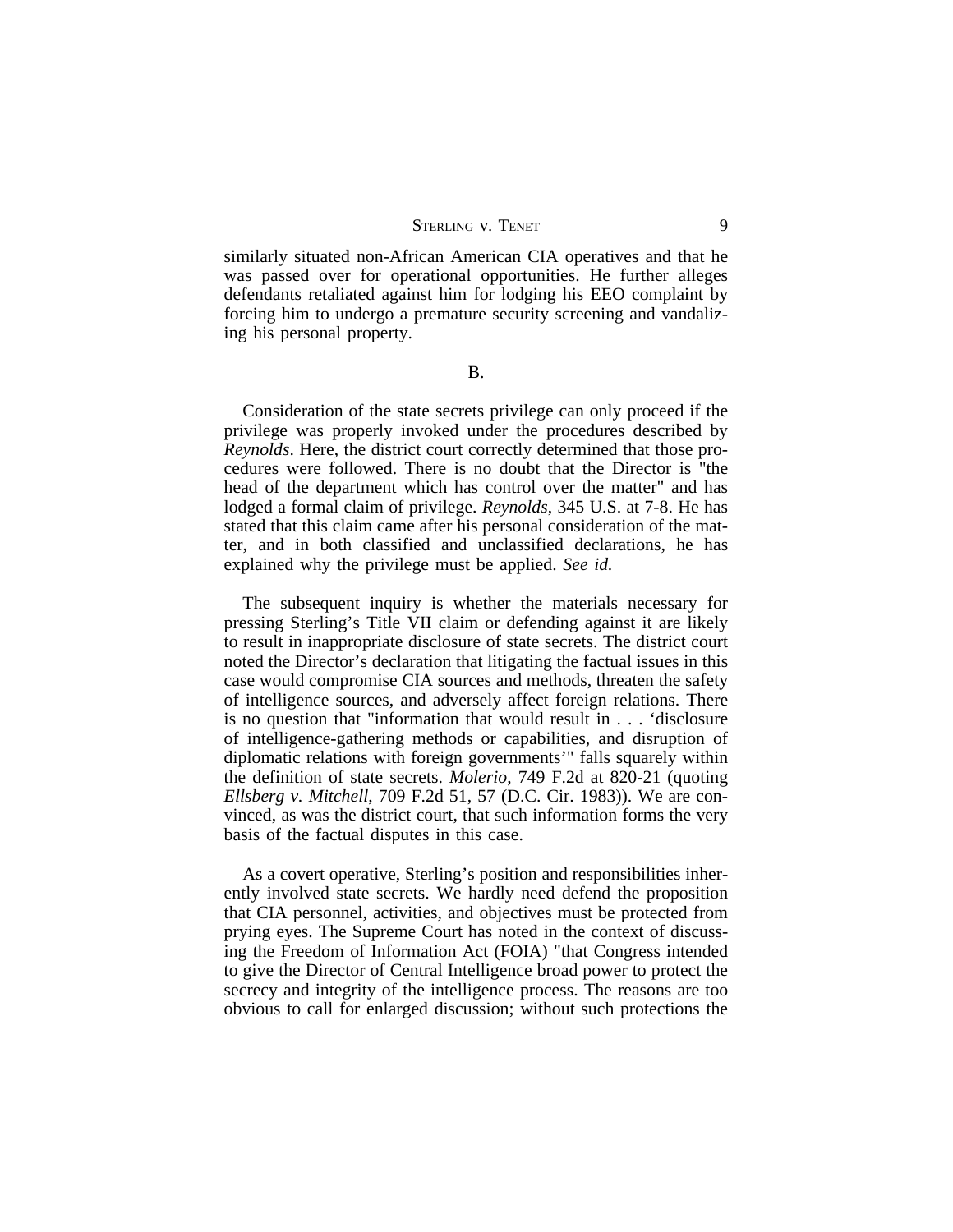Agency would be virtually impotent." *CIA v. Sims*, 471 U.S. 159, 170 (1985).

This national security concern is particularly acute here because as a covert operative, the nature of Sterling's duties may well have involved recruiting foreign sources of intelligence. Congress has imbued the Director with "very broad authority to protect all sources of intelligence information from disclosure." *Id.* at 168-69 (discussing FOIA). "'The continued availability of intelligence sources depends upon the CIA's ability to guarantee the security of information that might compromise them and even endanger their personal safety.'" *Id.* at 175-76 (quoting *Snepp v. United States*, 444 U.S. 507, 512 (1980) (per curiam)) (alterations omitted).

There is no way for Sterling to prove employment discrimination without exposing at least some classified details of the covert employment that gives context to his claim. If he were to employ the *McDonnell Douglas* framework to establish his prima facie case, he would be required to show that he was treated worse than similarly situated non-African American agents. This inquiry would expose classified information involving not only Sterling's activities, but those of other agents as well. It would be impossible to avoid investigation into the comparative responsibilities of Sterling and other CIA agents, the nature and goals of their duties, the operational tools provided (or denied) to them, and their comparative opportunities and performance in the field.

Similar comparative evidence is necessary for Sterling to meet his further burden of establishing that he suffered an adverse employment action.\* Every such action that he alleges rests upon an assertion that non-African Americans were treated more favorably than he. Sterling claims that the expectations for his performance were "far above those required of non-African-American Operations Officers," that

<sup>\*</sup>Sterling's suggestion that he could avoid *McDonnell Douglas* comparative analysis by presenting direct evidence of discrimination is therefore unavailing. Assuming such evidence sufficient to prove discriminatory intent, some type of comparator would still be necessary to establish that he in fact suffered one of the adverse acts of discrimination that he alleges.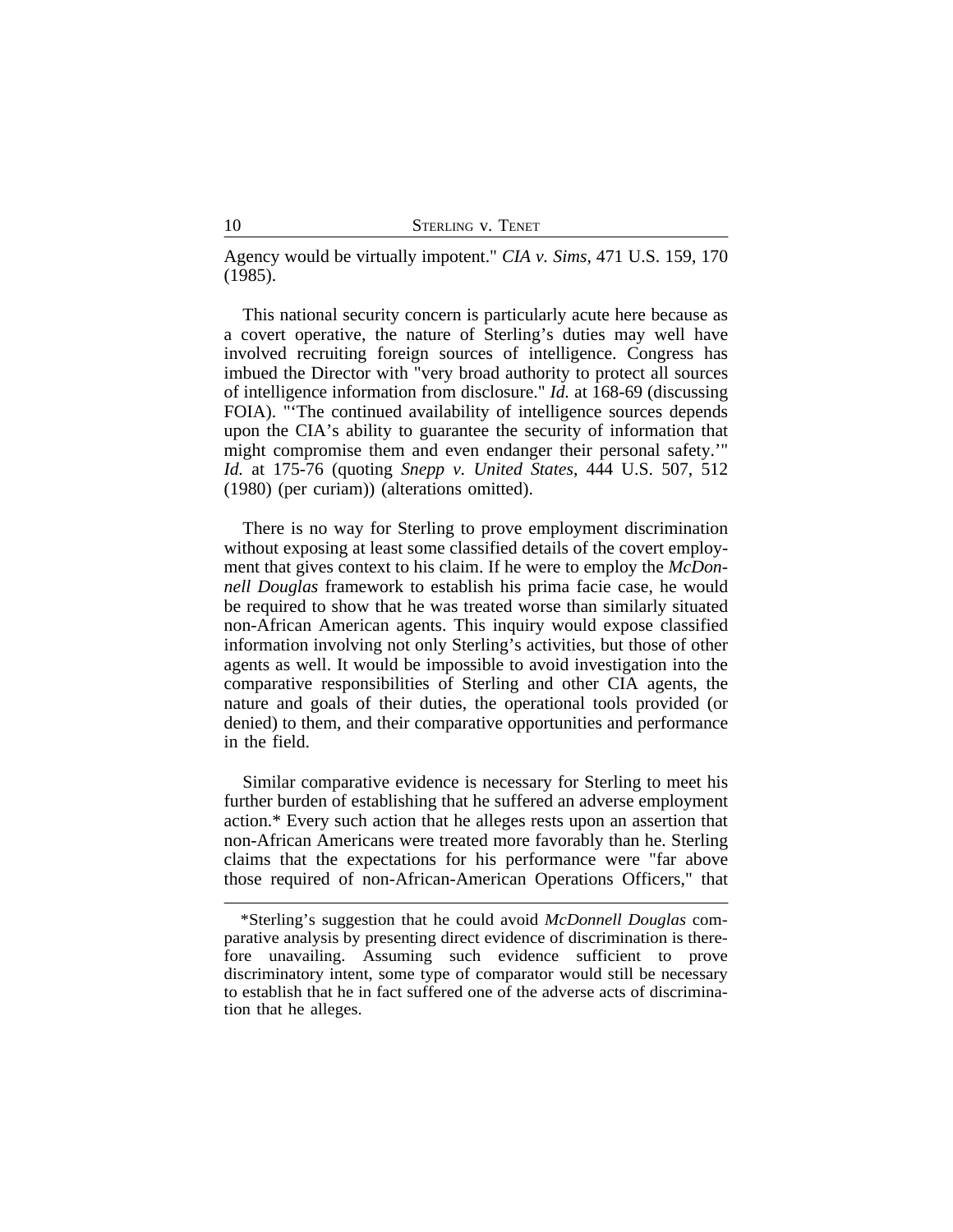his Advanced Work Plan "was considerably more demanding and 'harsher' than any requirements placed on non-African-Americans," and that he was "repeatedly passed over for operational opportunities" (which presumably went to less qualified operatives of other races). Proof of these allegations would require inquiry into state secrets such as the operational objectives and long-term missions of different agents, the relative job performance of these agents, details of how such performance is measured, and the organizational structure of CIA intelligence-gathering.

Sterling's retaliation claims similarly depend on proof of facts that are state secrets. He cannot prove his assertion that CIA security processing is an "arbitrary regime . . . that is utilized more for its nature as a tool for intimidation than any substantive security implications" without evidence regarding the CIA's internal security procedures. And his claim of personal property vandalism would require proof of details regarding where and when it might have happened, who his superiors were who might have ordered it, and why they had cause to retaliate against him.

Even assuming Sterling were somehow able to manage the impossible feat of making out all the elements of a Title VII claim without revealing state secrets, further issues would remain. The government would be entitled to present, as a defense to Sterling's prima facie case, legitimate nondiscriminatory reasons for its actions. This defense would have to show exactly why the CIA gave Sterling different assignments and different operational tools from his peers. The evidence required would inescapably reveal the criteria inherent in sensitive CIA decisionmaking.

Furthermore, the very methods by which evidence would be gathered in this case are themselves problematic. Many of the witnesses would necessarily be covert CIA operatives. Forcing such individuals to participate in a judicial proceeding — or even to give a deposition — risks their cover. And once they do appear, it is doubtful what information they could provide that would not have national security implications. Almost any relevant bit of information could be dangerous to someone, even if the agent himself was not aware that giving the answer could jeopardize others. The Supreme Court has cautioned that "what may seem trivial to the uninformed, may appear of great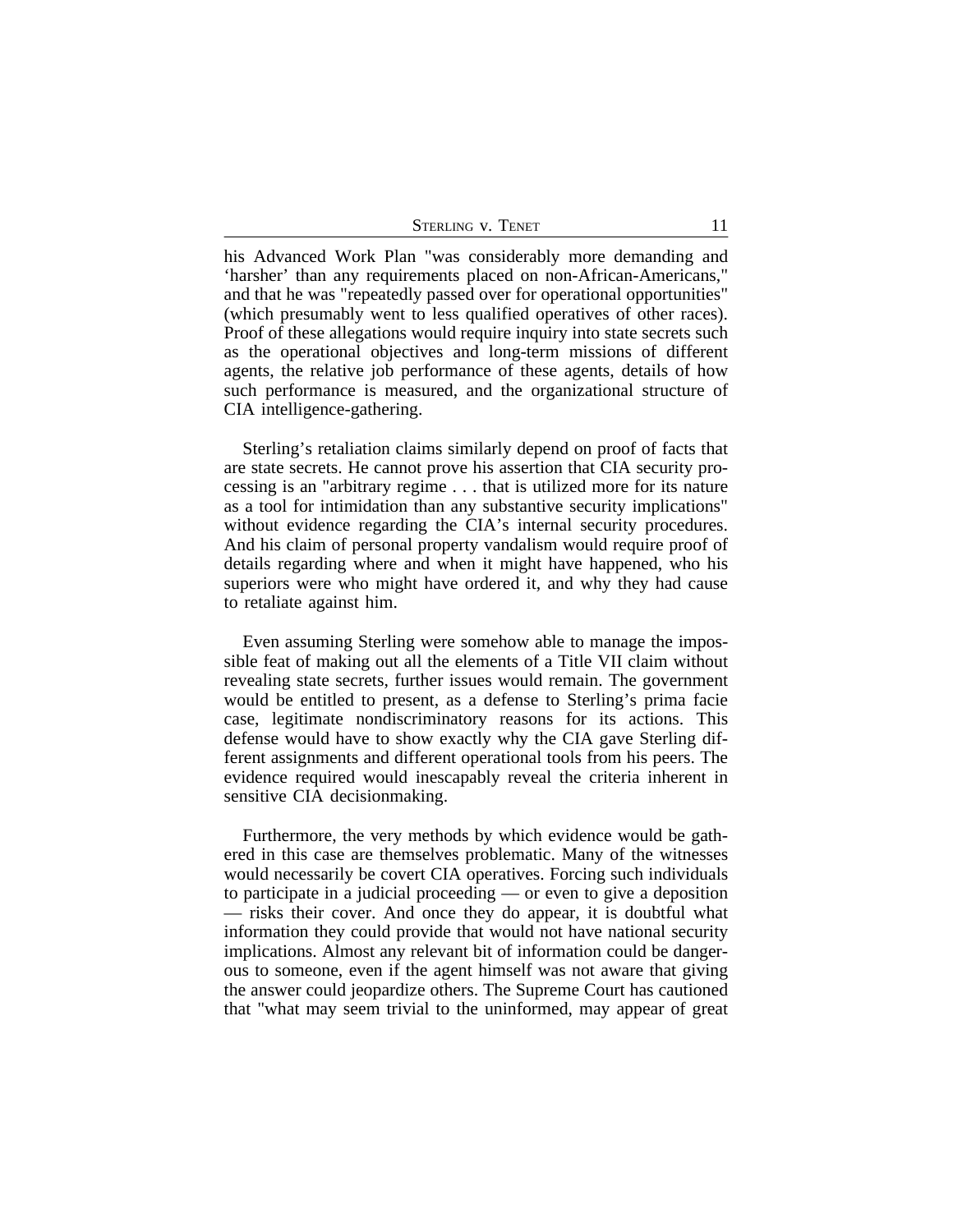moment to one who has a broad view of the scene and may put the questioned item of information in its proper context." *Sims*, 471 U.S. at 178 (quotation marks omitted). Only the Director has the expertise to attest — as he has — to this larger view. *Cf. id.* (noting that Congress has granted the Director the power under FOIA even "to withhold superficially innocuous information" if it "might enable an observer to discover the identity of an intelligence source").

In short, the Director has met the requirements for application of the state secrets doctrine here and went beyond them, providing a classified declaration, which the district court was able to review in camera. The district court's reliance on that declaration, combined with the highly classified nature of the allegations in Sterling's own complaint, was more than adequate to conclude that the state secrets privilege was properly invoked.

# C.

Even if the state secrets privilege is applicable, Sterling contends that dismissal of his entire case was error. Like the district court, however, we believe that dismissal follows inevitably when the sum and substance of the case involves state secrets.

We have long recognized that when "the very subject of [the] litigation is itself a state secret," which provides "no way [that] case could be tried without compromising sensitive military secrets," a district court may properly dismiss the plaintiff's case. *Fitzgerald*, 776 F.2d at 1243; *see also Farnsworth Cannon*, 635 F.2d at 281 (dismissal ordered since establishing a prima facie case was impossible without threatening to disclose privileged information). To be sure, dismissal is appropriate "[o]nly when no amount of effort and care on the part of the court and the parties will safeguard privileged material." *Fitzgerald*, 776 F.2d at 1244. But where "the very question on which a case turns is itself a state secret, or the circumstances make clear that sensitive military secrets will be so central to the subject matter of the litigation that any attempt to proceed will threaten disclosure of the privileged matters," dismissal is the proper remedy. *DTM Research, LLC v. AT&T Corp.*, 245 F.3d 327, 334 (4th Cir. 2001) (quotation marks omitted).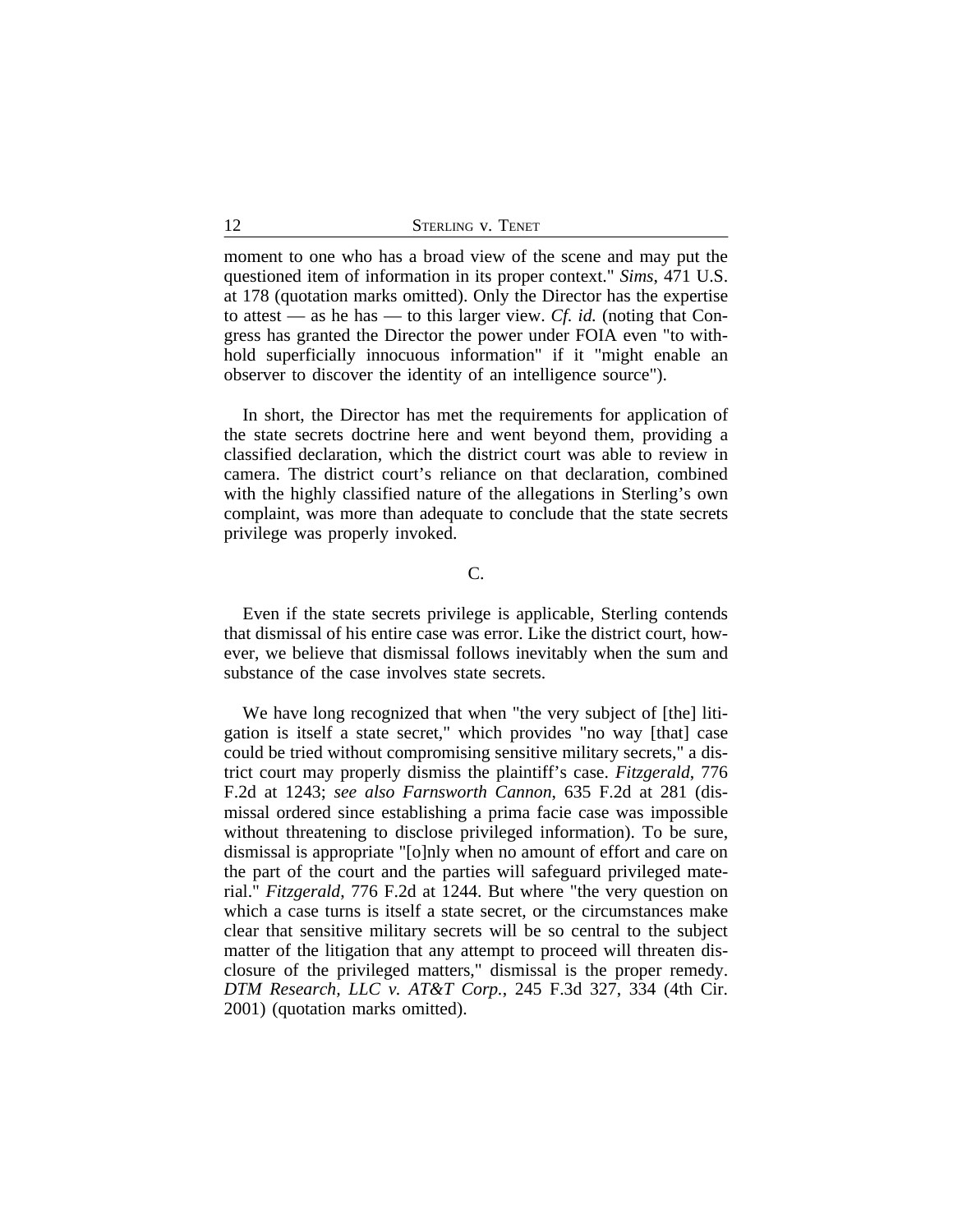| STERLING V. TENET |  |
|-------------------|--|
|-------------------|--|

Needless to say, litigation centering around a covert agent's assignments, evaluations, and colleagues meets this test. "[H]ere, the whole object of the suit and of the discovery is to establish a fact that is a state secret," *Molerio*, 749 F.2d at 821 — namely, the methods and operations of the Central Intelligence Agency. As explained above, Sterling cannot prove his Title VII claim, nor can the government defend against it, without presenting evidence on topics that are state secrets. "If the case cannot be tried without compromising sensitive foreign policy secrets, the case must be dismissed." *Bowles*, 950 F.2d at 156.

Sterling's argument that the court could devise special procedures that would allow his suit to proceed must therefore fail. Such procedures, whatever they might be, still entail considerable risk. Inadvertent disclosure during the course of a trial — or even in camera is precisely the sort of risk that *Reynolds* attempts to avoid. At best, special accommodations give rise to added opportunity for leaked information. At worst, that information would become public, placing covert agents and intelligence sources alike at grave personal risk.

### D.

We recognize that our decision places, on behalf of the entire country, a burden on Sterling that he alone must bear. "When the state secrets privilege is validly asserted, the result is unfairness to individual litigants — through the loss of important evidence or dismissal of a case — in order to protect a greater public value." *Fitzgerald*, 776 F.2d at 1238 n.3. Yet there can be no doubt that, in limited circumstances like these, the fundamental principle of access to court must bow to the fact that a nation without sound intelligence is a nation at risk. *See Reynolds*, 345 U.S. at 11.

We take comfort in the fact that Sterling and those similarly situated are not deprived of all opportunity to press discrimination claims. The CIA provides, and Sterling has utilized, an internal EEO process where his claims may be heard and resolved. While the state secrets privilege is not contingent on the availability of such internal or administrative process, invocation of the privilege in federal court must not operate to discourage the CIA's own efforts to provide a